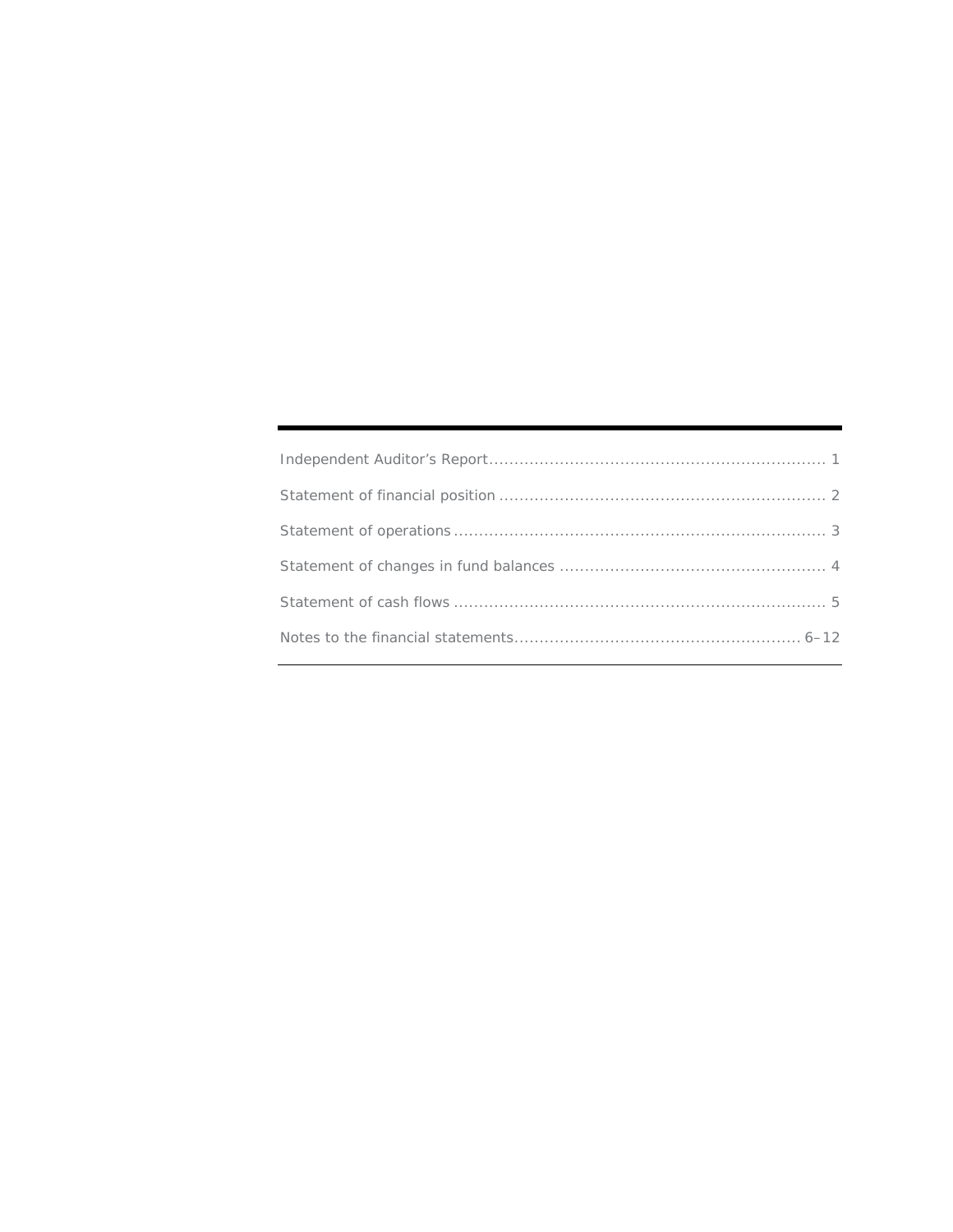# Deloitte.

Deloitte LLP Purdy's Wharf Tower II 1969 Upper Water Street Suite 1500 Halifax NS B3J 3R7 Canada

Tel: 902-422-8541 Fax: 902-423-5820 www.deloitte.ca

# **Independent Auditor's Report**

To the Board of Governors of NSCAD University

We have audited the accompanying financial statements of NSCAD University, which comprise the statement of financial position as at March 31, 2018, and the statements of operations, changes in fund balances and cash flows for the year then ended, and a summary of significant accounting policies and other explanatory information.

# **Management's Responsibility for the Financial Statements**

Management is responsible for the preparation and fair presentation of these financial statements in accordance with Canadian accounting standards for not-for-profit organizations, and for such internal control as management determines is necessary to enable the preparation of financial statements that are free from material misstatement, whether due to fraud or error.

# **Auditor's Responsibility**

Our responsibility is to express an opinion on these financial statements based on our audit. We conducted our audit in accordance with Canadian generally accepted auditing standards. Those standards require that we comply with ethical requirements and plan and perform the audit to obtain reasonable assurance about whether the financial statements are free from material misstatement.

An audit involves performing procedures to obtain audit evidence about the amounts and disclosures in the financial statements. The procedures selected depend on the auditor's judgment, including the assessment of the risks of material misstatement of the financial statements, whether due to fraud or error. In making those risk assessments, the auditor considers internal control relevant to the entity's preparation and fair presentation of the financial statements in order to design audit procedures that are appropriate in the circumstances, but not for the purpose of expressing an opinion on the effectiveness of the entity's internal control. An audit also includes evaluating the appropriateness of accounting policies used and the reasonableness of accounting estimates made by management, as well as evaluating the overall presentation of the financial statements.

We believe that the audit evidence we have obtained in our audit is sufficient and appropriate to provide a basis for our audit opinion.

# **Opinion**

In our opinion, the financial statements present fairly, in all material respects, the financial position of NSCAD University as at March 31, 2018 and the results of its operations and its cash flows for the year then ended.

Delaitte LLP

Chartered Professional Accountants June 28, 2018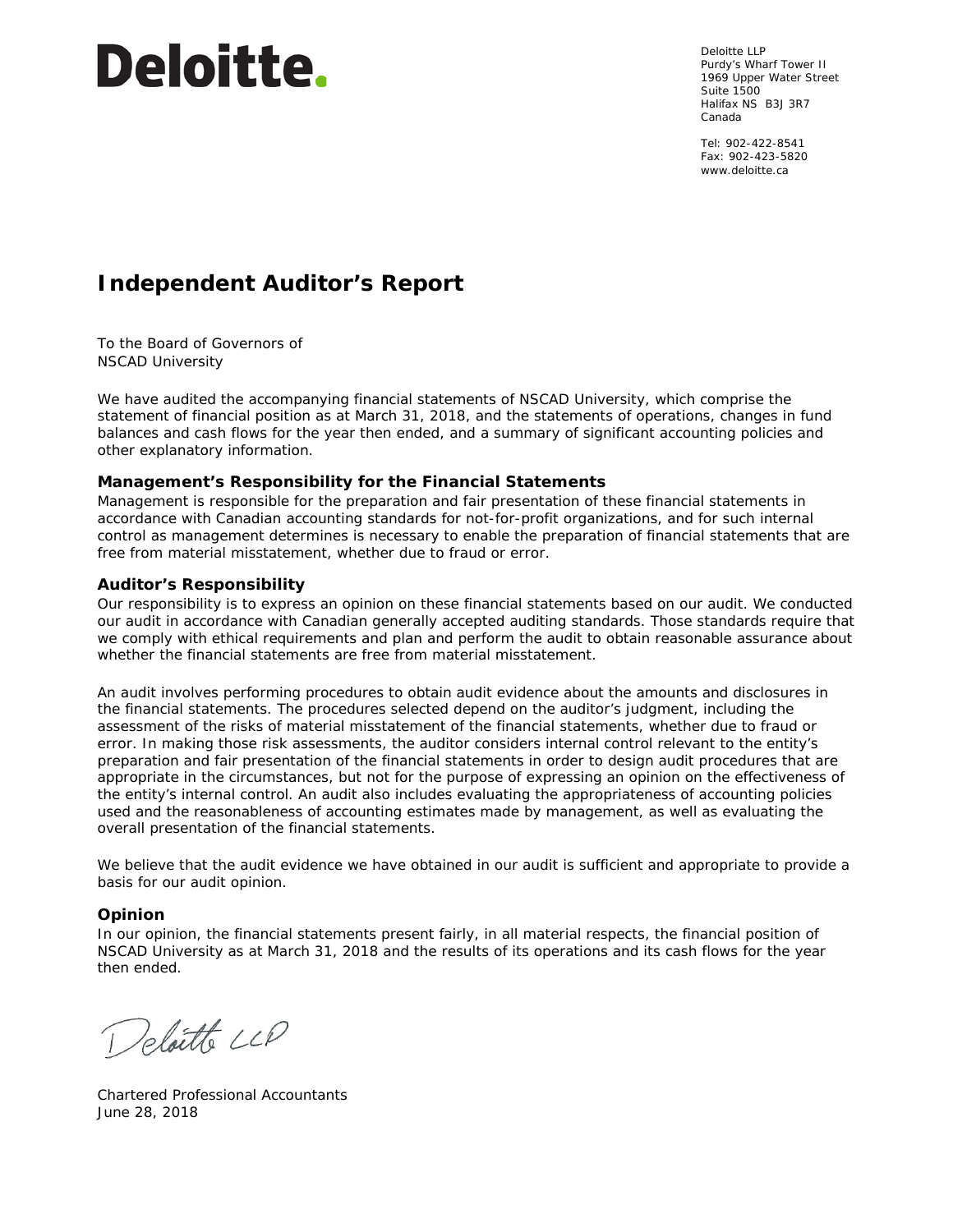**Statement of financial position** As at March 31, 2018

|                                          |                | <b>Unrestricted</b>      |                                  |                          |                          | <b>Restricted</b>        |                          |                          |                                                |              |            |
|------------------------------------------|----------------|--------------------------|----------------------------------|--------------------------|--------------------------|--------------------------|--------------------------|--------------------------|------------------------------------------------|--------------|------------|
|                                          |                |                          |                                  |                          |                          |                          |                          |                          |                                                |              |            |
|                                          |                |                          | Operating fund                   |                          | <b>Endowment fund</b>    |                          |                          |                          | Capital fund Research and Special Purpose Fund | <b>Total</b> | Total      |
|                                          | Notes          | 2018                     | 2017                             | 2018                     | 2017                     | 2018                     | 2017                     | 2018                     | 2017                                           | 2018         | 2017       |
|                                          |                | \$                       | \$                               | \$                       | \$                       | \$                       | \$                       | $\bullet$                | $\sqrt{2}$                                     | \$           | \$         |
| <b>Assets</b>                            |                |                          |                                  |                          |                          |                          |                          |                          |                                                |              |            |
| Cash                                     |                | 1,269,425                | 17,094                           |                          |                          |                          |                          | –                        |                                                | 1,269,425    | 17,094     |
| Investments                              |                | 1,279,273                | $\overline{\phantom{0}}$         | 8,038,221                | 8,008,266                | 2,849,641                | 2,801,795                |                          | $\overline{\phantom{0}}$                       | 12, 167, 135 | 10,810,061 |
| Accounts receivable                      | $\Delta$       | 164,336                  | 172,912                          | -                        |                          |                          |                          |                          | $\overline{\phantom{0}}$                       | 164,336      | 172,912    |
| Prepaid expenses                         | $\circ$        | 2,005,135                | 2,072,399                        | –                        |                          |                          |                          |                          |                                                | 2,005,135    | 2,072,399  |
| Inventory                                |                | 197,499                  | 162,930                          |                          | $\overline{\phantom{0}}$ |                          |                          |                          |                                                | 197,499      | 162,930    |
| Due from operating fund                  |                |                          |                                  | 120,815                  | 47,983                   |                          | $\overline{\phantom{0}}$ | 4,161,667                | 2,061,154                                      | 4,282,482    | 2,109,137  |
| Due from capital fund                    |                | 15,805,500               | 14.997.590                       | $\overline{\phantom{m}}$ | $\equiv$                 |                          |                          | $\overline{\phantom{0}}$ | $\overline{\phantom{0}}$                       | 15,805,500   | 14,997,590 |
|                                          |                | 20,721,168               | 17,422,925                       | 8,159,036                | 8,056,249                | 2,849,641                | 2,801,795                | 4,161,667                | 2,061,154                                      | 35,891,512   | 30,342,123 |
|                                          |                |                          |                                  |                          |                          |                          |                          |                          |                                                |              |            |
| Property and equipment                   | 5              |                          |                                  |                          |                          |                          |                          |                          |                                                |              |            |
| Land                                     |                |                          |                                  | $\overline{\phantom{0}}$ |                          | 4,402,490                | 4,402,490                | —                        |                                                | 4,402,490    | 4,402,490  |
| Building                                 |                |                          |                                  | $\overline{\phantom{m}}$ | $\overline{\phantom{0}}$ | 18,492,541               | 18,347,865               | —                        | $\overline{\phantom{0}}$                       | 18,492,541   | 18,347,865 |
| Equipment                                |                |                          |                                  | $\overline{\phantom{m}}$ | $\overline{\phantom{0}}$ | 4,878,434                | 4,966,833                | —                        | $\overline{\phantom{0}}$                       | 4,878,434    | 4,966,833  |
| Computer hardware                        |                |                          |                                  | $\overline{\phantom{m}}$ |                          | 1,239,772                | 1,247,509                | —                        | $\overline{\phantom{0}}$                       | 1,239,772    | 1,247,509  |
| Computer software                        |                | —                        |                                  | $\overline{\phantom{m}}$ | $\overline{\phantom{0}}$ | 765,073                  | 765,073                  | —                        | $\overline{\phantom{0}}$                       | 765,073      | 765,073    |
| Leasehold improvements                   |                | $\overline{\phantom{0}}$ |                                  | $\overline{\phantom{m}}$ | $\overline{\phantom{0}}$ | 13,046,021               | 12,922,585               | $\qquad \qquad \qquad$   | $\overline{\phantom{0}}$                       | 13,046,021   | 12,922,585 |
|                                          |                | —                        |                                  | $\overline{\phantom{m}}$ | $\qquad \qquad -$        | 42,824,331               | 42,652,355               | $\qquad \qquad -$        | $\hspace{0.1mm}-\hspace{0.1mm}$                | 42,824,331   | 42,652,355 |
| Less: accumulated amortization           | 5              | $\qquad \qquad -$        |                                  | $\overline{\phantom{m}}$ | $\overline{\phantom{0}}$ | 15,570,295               | 14,884,571               | $\qquad \qquad -$        | $\overline{\phantom{0}}$                       | 15,570,295   | 14,884,571 |
|                                          |                | $\overline{\phantom{0}}$ |                                  | $\overline{\phantom{m}}$ | $\qquad \qquad -$        | 27,254,036               | 27,767,784               | $\overline{\phantom{m}}$ | $\qquad \qquad -$                              | 27,254,036   | 27,767,784 |
|                                          |                | 20,721,168               | 17,422,925                       | 8,159,036                | 8,056,249                | 30,103,677               | 30,569,579               | 4,161,667                | 2,061,154                                      | 63,145,548   | 58,109,907 |
| Commitments                              | $\circ$        |                          |                                  |                          |                          |                          |                          |                          |                                                |              |            |
| Liabilities                              |                |                          |                                  |                          |                          |                          |                          |                          |                                                |              |            |
| <b>Current liabilities</b>               |                |                          |                                  |                          |                          |                          |                          |                          |                                                |              |            |
| Bank indebtedness                        |                | –                        | 245,721                          |                          |                          |                          |                          |                          |                                                |              | 245,721    |
| Demand loan payable                      | 6              | $\overline{\phantom{0}}$ |                                  | $\overline{\phantom{0}}$ | $\overline{\phantom{0}}$ | 370,126                  | —                        | —                        | $\overline{\phantom{0}}$                       | 370,126      |            |
| Accounts payable and accrued liabilities |                | 1,609,981                | 1,649,237                        | —                        |                          |                          |                          |                          | $\overline{\phantom{0}}$                       | 1,609,981    | 1,649,237  |
| Deferred revenue                         |                | 935,864                  | 839,946                          | 341,251                  | 264,166                  | 2,429,606                | 2,721,570                | 1,315,660                | 1,086,826                                      | 5,022,381    | 4,912,508  |
| Deferred capital contribution            | $\overline{7}$ | $\overline{\phantom{0}}$ |                                  | —                        |                          | 7,938,091                | 8,062,977                | —                        | $\overline{\phantom{0}}$                       | 7,938,091    | 8,062,977  |
| Due to operating fund                    |                |                          |                                  |                          | $\qquad \qquad -$        | 15,805,500               | 14,997,590               | —                        |                                                | 15,805,500   | 14,997,590 |
| Due to endowment fund                    |                | 120,815                  | 47.983                           | $\overline{\phantom{m}}$ |                          | $\overline{\phantom{m}}$ | $\overline{\phantom{0}}$ |                          | $\overline{\phantom{0}}$                       | 120.815      | 47.983     |
| Due to Research and Special Purpose Fund |                | 4,161,667                | 2,061,154                        | —                        | —                        |                          |                          | —                        | $\overline{\phantom{0}}$                       | 4, 161, 667  | 2,061,154  |
| Current portion of long-term debt        | 6              | $\qquad \qquad -$        | $\overbrace{\phantom{12322111}}$ | $\overline{\phantom{m}}$ | $\overline{\phantom{0}}$ | 888,241                  | 830.931                  | $\overline{\phantom{m}}$ | $\overline{\phantom{0}}$                       | 888,241      | 830,931    |
|                                          |                | 6,828,327                | 4,844,041                        | 341,251                  | 264,166                  | 27,431,564               | 26,613,068               | 1,315,660                | 1,086,826                                      | 35,916,802   | 32,808,101 |
| Long-term debt                           | 6              | $\overline{\phantom{0}}$ |                                  | $\!-$                    | $\overline{\phantom{0}}$ | 2,956,298                | 3,844,539                | $-$                      | $\overline{\phantom{0}}$                       | 2,956,298    | 3,844,539  |
|                                          |                | 6,828,327                | 4,844,041                        | 341,251                  | 264,166                  | 30,387,862               | 30,457,607               | 1,315,660                | 1,086,826                                      | 38,873,100   | 36,652,640 |
|                                          |                |                          |                                  |                          |                          |                          |                          |                          |                                                |              |            |
| <b>Fund balances</b>                     |                | 13,892,841               | 12,578,884                       | 7,817,785                | 7,792,083                | (284, 185)               | 111,972                  | 2,846,007                | 974,328                                        | 24,272,448   | 21,457,267 |
|                                          |                | 20,721,168               | 17,422,925                       | 8,159,036                | 8,056,249                | 30,103,677               | 30,569,579               | 4,161,667                | 2.061.154                                      | 63,145,548   | 58,109,907 |

The accompanying notes are an integral part of the financial statements.

Approved by the Board

\_\_\_\_\_\_\_\_\_\_\_\_\_\_\_\_\_\_\_\_\_\_\_\_\_\_\_\_\_\_\_\_\_\_\_, Governor

\_\_\_\_\_\_\_\_\_\_\_\_\_\_\_\_\_\_\_\_\_\_\_\_\_\_\_\_\_\_\_\_\_\_\_, Governor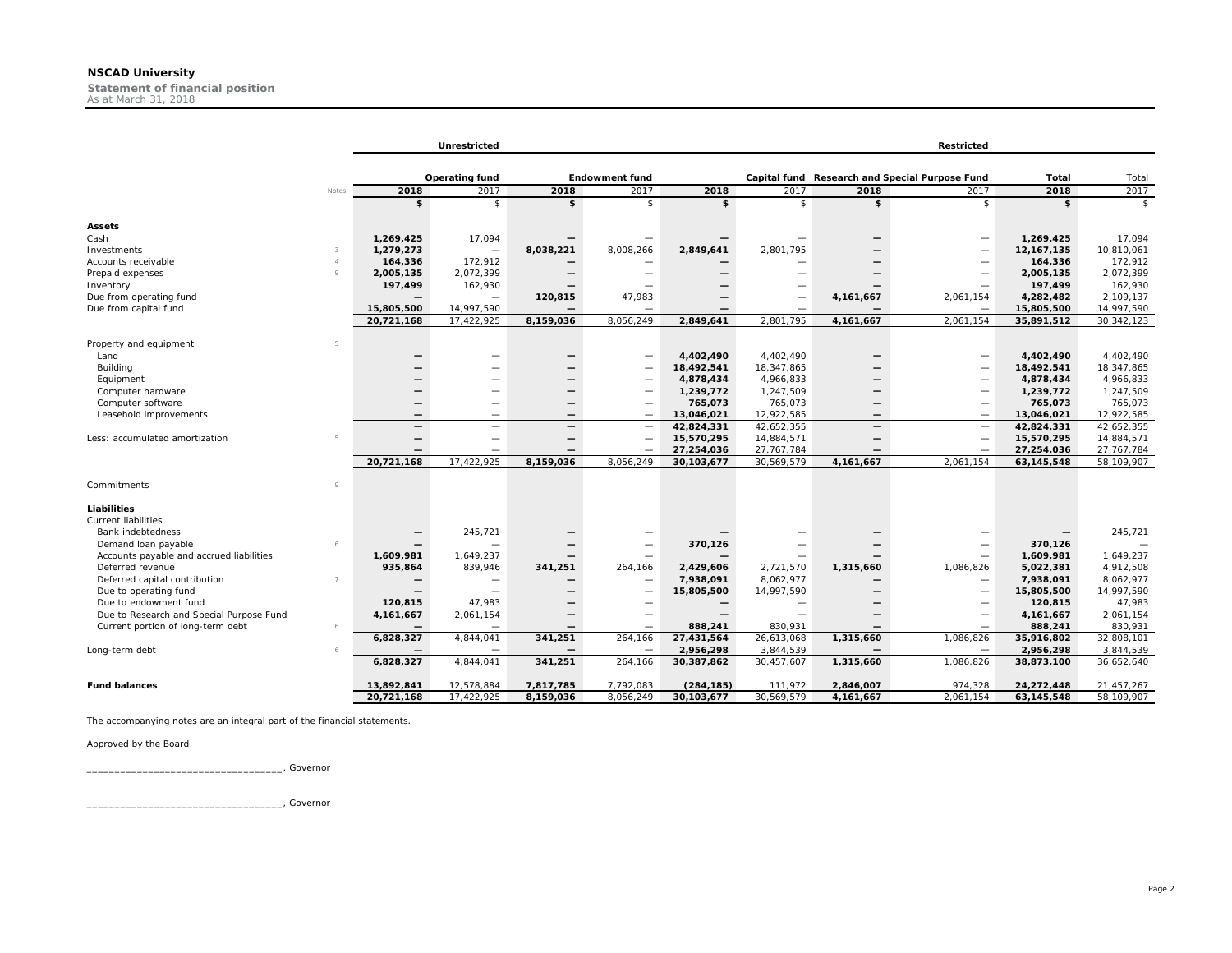**Statement of operations** Year ended March 31, 2018

|                                        | <b>Unrestricted</b> |            |            | <b>Restricted</b>   |              |            |
|----------------------------------------|---------------------|------------|------------|---------------------|--------------|------------|
|                                        |                     |            |            | <b>Research and</b> |              |            |
|                                        |                     |            |            | <b>Special</b>      |              |            |
|                                        | Operating           | Endowment  | Capital    | <b>Purpose Fund</b> | <b>Total</b> | Total      |
|                                        | 2018                | 2018       | 2018       | 2018                | 2018         | 2017       |
|                                        | \$                  | \$         | \$         | \$                  | \$           | \$         |
| Revenue                                |                     |            |            |                     |              |            |
| Government grants                      |                     |            |            |                     |              |            |
| Unrestricted                           | 8,752,696           |            |            | 69,725              | 8,822,421    | 8,669,600  |
| Restricted                             | 1,919,000           |            | 291,833    |                     | 2,210,833    | 2,419,137  |
| Student academic fees                  | 6,807,185           |            |            |                     | 6,807,185    | 5,780,777  |
| Other government grants                | 101,554             |            |            |                     | 101,554      | 138,216    |
| Contributions received                 | 88,895              | 494,970    | 172,733    | 160,589             | 917,187      | 683,202    |
| Ancillary enterprises                  | 604,487             |            |            |                     | 604,487      | 623,044    |
| Rent                                   | 604,186             |            |            |                     | 604,186      | 606,815    |
| Research grants                        |                     |            |            | 318,065             | 318,065      | 247,106    |
| Unrealized (loss) gain on investments  |                     | (235, 142) |            |                     | (235, 142)   | 639,571    |
| Investment income                      | 41,450              | 207,727    |            | $\qquad \qquad$     | 249,177      | 132,341    |
| Miscellaneous                          | 229,644             | —          |            | 29,001              | 258,645      | 129,812    |
|                                        | 19,149,097          | 467,555    | 464,566    | 577,380             | 20,658,598   | 20,069,621 |
|                                        |                     |            |            |                     |              |            |
| <b>Expenses</b>                        |                     |            |            |                     |              |            |
| Academic                               |                     |            |            |                     |              |            |
| Salaries                               | 7,923,016           |            |            |                     | 7,923,016    | 8,044,665  |
| Operating                              | 447,101             |            |            | 91,627              | 538,728      | 455,940    |
| Facilities operation                   | 2,313,563           |            |            |                     | 2,313,563    | 2,291,147  |
| Administration                         | 2,306,155           |            |            | 346,847             | 2,653,002    | 2,708,475  |
| Service departments                    | 1,733,147           |            |            | 40,942              | 1,774,089    | 1,748,697  |
| Amortization of property and equipment |                     |            | 860,723    |                     | 860,723      | 1,147,603  |
| Ancillary enterprises                  | 605,440             |            |            |                     | 605,440      | 596,558    |
| Interest                               | 341,297             |            |            |                     | 341,297      | 401,612    |
| Research expenditures                  |                     |            |            | 318,065             | 318,065      | 247,106    |
| Scholarships                           |                     | 441,853    |            |                     | 441,853      | 391,937    |
| Rent                                   | 73,641              |            |            |                     | 73,641       | 241,468    |
|                                        | 15,743,360          | 441,853    | 860,723    | 797,481             | 17,843,417   | 18,275,208 |
| Excess (deficiency) of revenue         |                     |            |            |                     |              |            |
| over expenses                          | 3,405,737           | 25,702     | (396, 157) | (220, 101)          | 2,815,181    | 1,794,413  |

The accompanying notes are an integral part of the financial statements.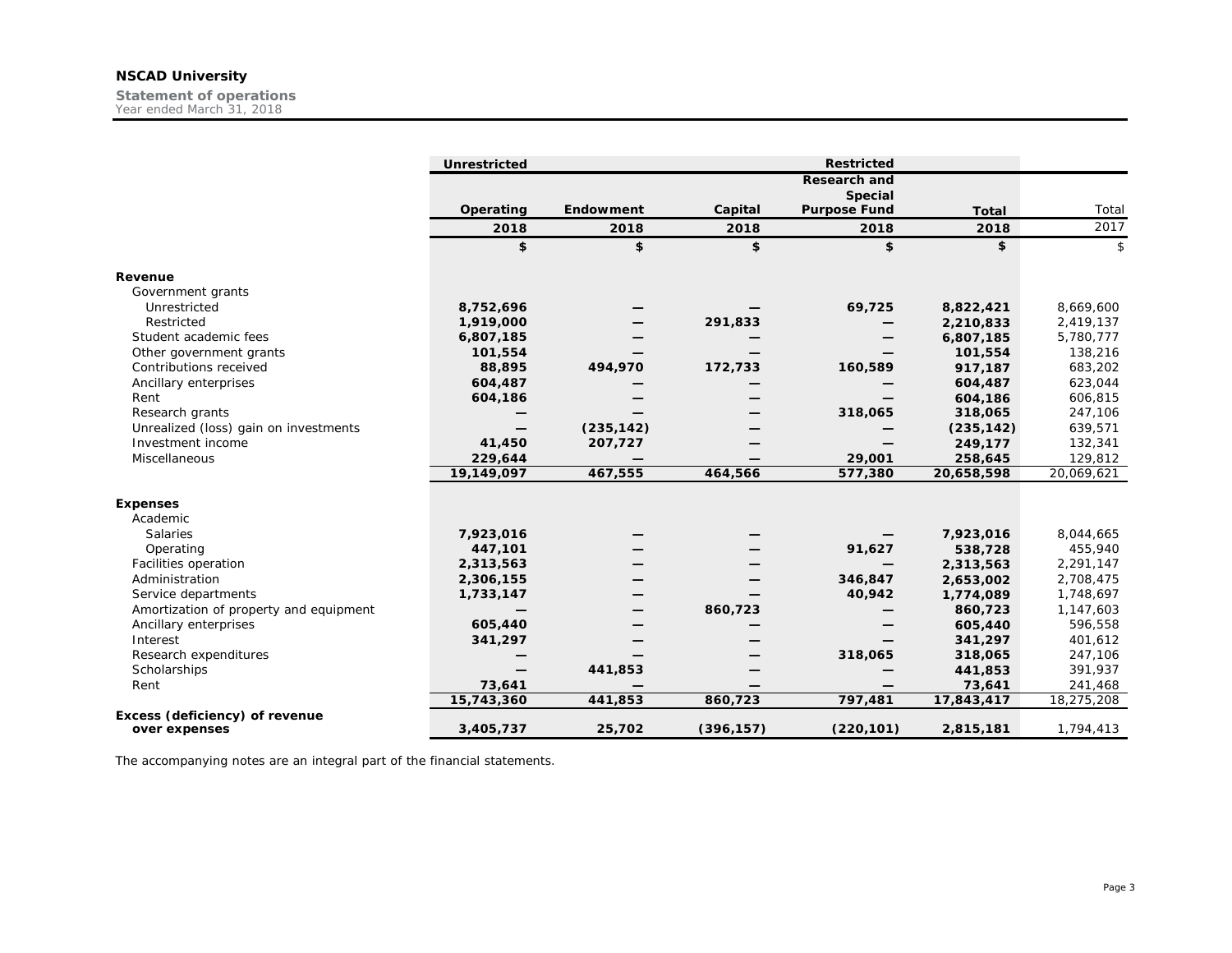# **NSCAD University**

**Statement of changes in fund balances** Year ended March 31, 2018

|                                                         | Unrestricted |           |           | Restricted   |            |  |
|---------------------------------------------------------|--------------|-----------|-----------|--------------|------------|--|
|                                                         |              |           |           | Research and |            |  |
|                                                         |              |           |           | Special      |            |  |
|                                                         | Operating    | Endowment | Capital   | Purpose Fund | Total      |  |
|                                                         | \$           |           |           |              | \$         |  |
| Fund balances, March 31, 2017<br>Excess (deficiency) of | 12,578,884   | 7,792,083 | 111,972   | 974.328      | 21,457,267 |  |
| revenue over expenses                                   | 3,405,737    | 25,702    | (396,157) | (220, 101)   | 2,815,181  |  |
| Change in fund balances                                 | 3,405,737    | 25,702    | (396,157) | (220, 101)   | 2,815,181  |  |
| Appropriations                                          | (2,091,780)  |           |           | 2,091,780    |            |  |
| Fund balances, March 31, 2018                           | 13,892,841   | 7.817.785 | (284,185) | 2,846,007    | 24,272,448 |  |

The accompanying notes are an integral part of the financial statements.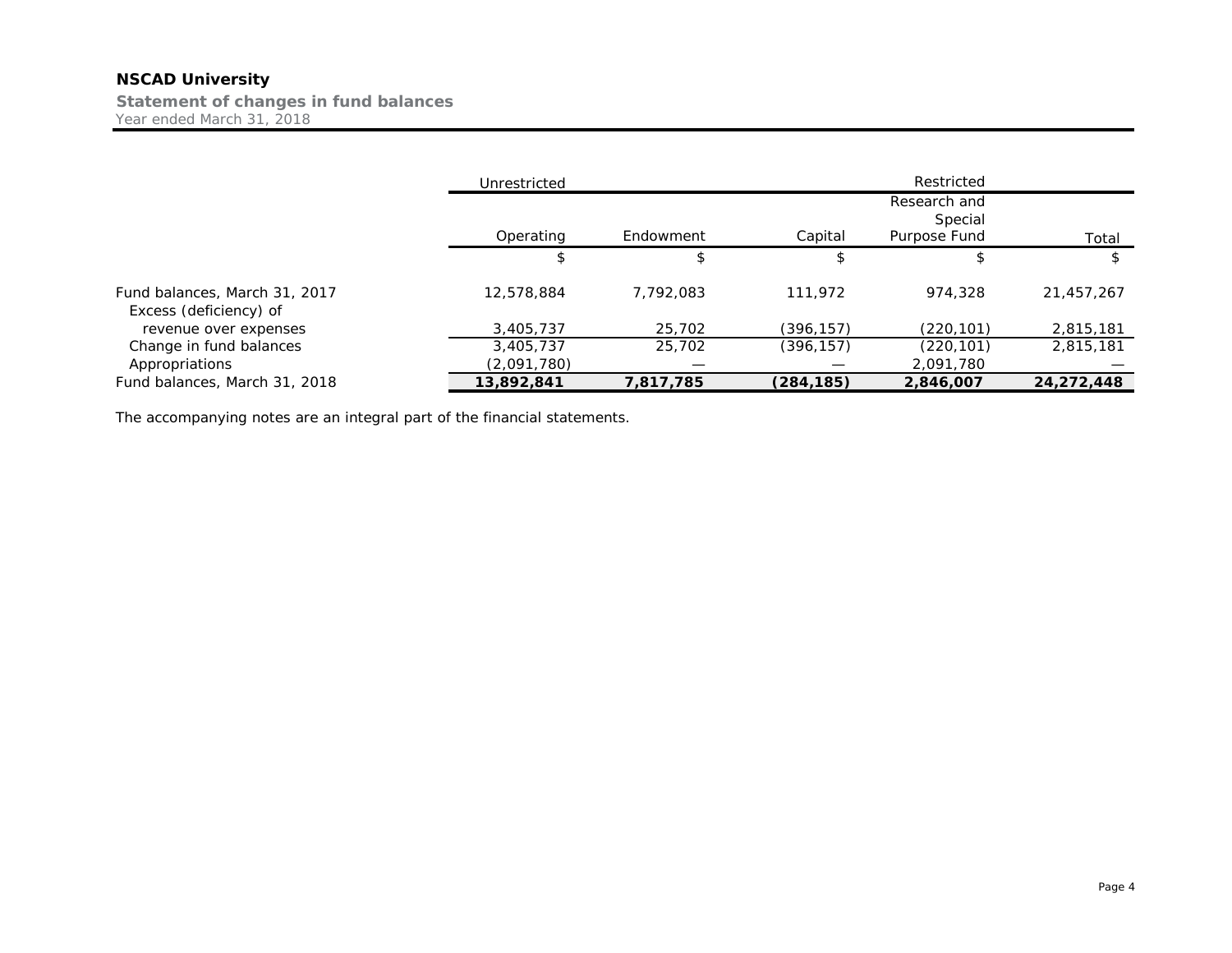# **NSCAD University**

**Statement of cash flows** Year ended March 31, 2018

|                                                                    | Notes | 2018       | 2017          |
|--------------------------------------------------------------------|-------|------------|---------------|
|                                                                    |       | \$         | \$            |
|                                                                    |       |            |               |
| <b>Operating activities</b>                                        |       |            |               |
| Excess of revenue over expenses                                    |       | 2,815,181  | 1,794,413     |
| Items not affecting cash<br>Amortization of property and equipment |       | 860,723    | 1,147,603     |
| Amortization of deferred capital grants and                        |       |            |               |
| deferred capital contributions                                     |       | (464, 566) | (624, 669)    |
| Unrealized loss (gain) on endowment investments                    |       | 235,142    | (639, 571)    |
| Changes in non-cash working capital items                          | 12    | 403,852    | 1,288,536     |
|                                                                    |       | 3,850,332  | 2,966,312     |
|                                                                    |       |            |               |
| <b>Investing activities</b>                                        |       |            |               |
| Purchase of property and equipment                                 |       | (346, 975) | (135,906)     |
| Net change in endowment investments                                |       | (265, 097) | (192, 064)    |
| Capital grants and deferred capital                                |       |            |               |
| contributions received                                             |       | 47,716     | 58,938        |
| Net change in restricted capital investments                       |       | (47, 846)  | (58, 813)     |
|                                                                    |       | (612, 202) | (327, 845)    |
| <b>Financing activities</b>                                        |       |            |               |
| Borrowing (repayment) of short-term                                |       |            |               |
| revolving credit facility                                          |       | 370,126    | (1,640,000)   |
| Mortgage and lease principal payments                              |       |            |               |
| and change in capital fund bank indebtedness                       |       | (830, 931) | (777, 317)    |
|                                                                    |       | (460, 805) | (2, 417, 317) |
|                                                                    |       |            |               |
| Net increase in cash                                               |       | 2,777,325  | 221,150       |
| (Bank indebtedness), beginning of year                             |       | (228, 627) | (449, 777)    |
|                                                                    |       |            |               |
| Cash (bank indebtedness), end of year                              |       | 2,548,698  | (228, 627)    |
| Cash (bank indebtedness) is comprised of                           |       |            |               |
| Cash                                                               |       | 1,269,425  | 17,094        |
| Operating fund investments                                         |       | 1,279,273  |               |
| Operating fund bank indebtedness                                   |       |            | (245, 721)    |
|                                                                    |       | 2,548,698  | (228, 627)    |

The accompanying notes are an integral part of the financial statements.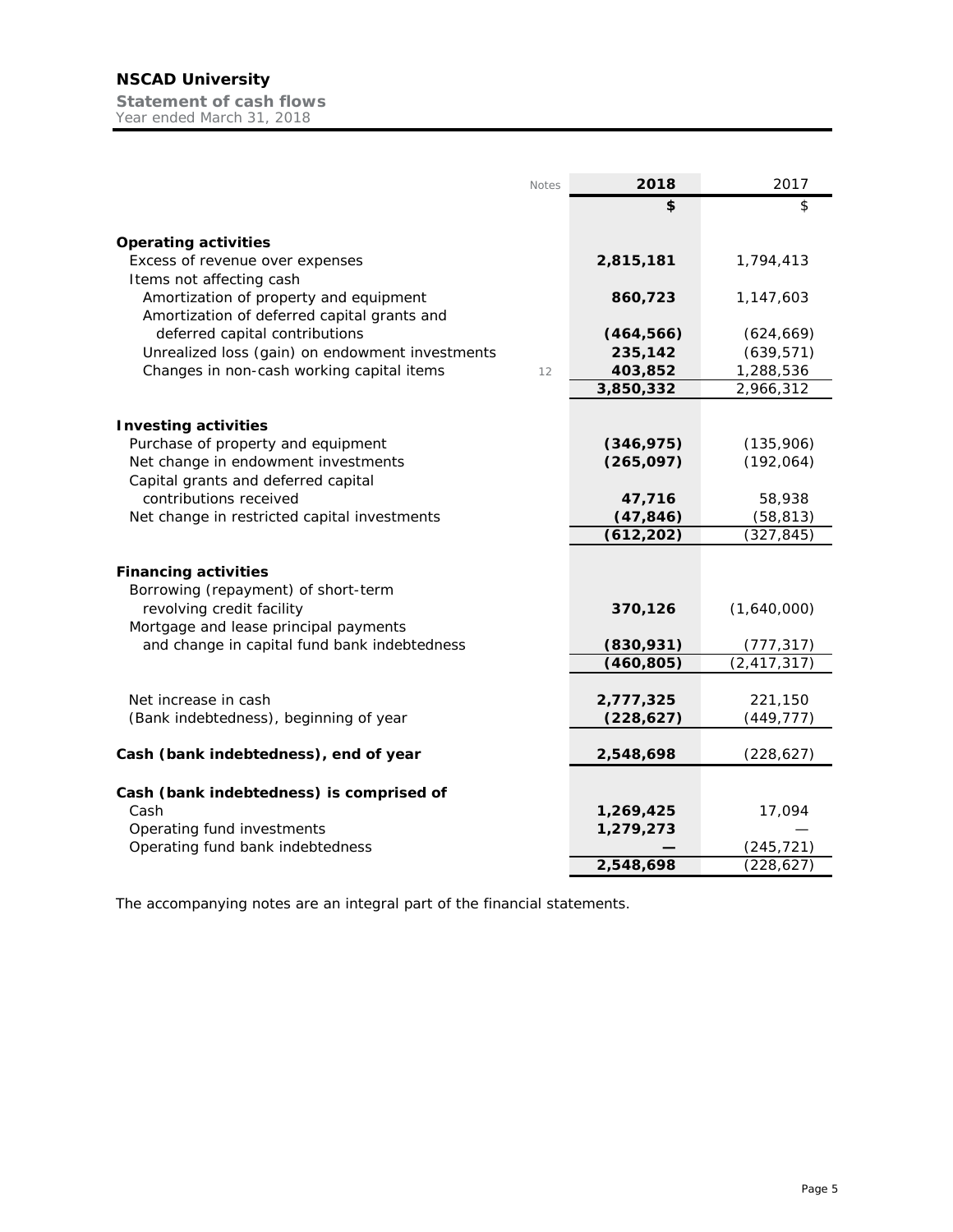# **1. The University**

Nova Scotia College of Art and Design, operating as NSCAD University (the "University"), is located in Halifax and offers degrees in fine arts and design both at undergraduate and graduate levels. The University receives its principal funding from the Province of Nova Scotia through recommendations of the Nova Scotia Council on Higher Education. The University is a registered charity and, as such, is exempt from payment of income taxes.

# **2. Significant accounting policies**

The financial statements are prepared in accordance with Canadian generally accepted accounting principles using Canadian accounting standards for not-for-profit organizations in Part III of the Chartered Professional Accountants of Canada Handbook.

#### *Fund accounting*

The University maintains its accounts in accordance with the fund accounting method in order to ensure observance of restrictions, if any, placed on the resources made available to it.

The unrestricted Operating Fund accounts for those resources over which the University's Board of Governors has sole authority and which are expendable for any purpose in the fulfillment of the University's objectives.

The restricted funds, consisting of the Endowment Fund, the Capital Fund and the Research and Special Purpose Fund, account for those resources made available to the University by outside organizations and individuals, by way of grants, service contracts or gifts. These resources, although expendable in the course of normal operations, are restricted as to use by the outside party. These restricted funds also include expendable amounts restricted as to use by action of the University's Board of Governors.

The financial statements of the University are prepared using the deferral method with the multi-column format. The deferral method, which introduces the concept of deferring restricted revenues to future accounting periods, is a process of matching the restricted revenues with the related expenses regardless of when the revenues are received. Restricted revenues are recognized as revenue in the same accounting period as related expenses. Those restricted revenues for which the related expenses have not been incurred are reported as deferred income on the University's statement of financial position.

#### *Financial instruments*

Financial assets and financial liabilities are initially recognized at fair value and subsequently measured at amortized cost, except for investments that are quoted in an active market, which are measured at fair value. Changes in fair value are recognized in the statement of operations.

Financial assets measured at amortized cost include cash, accounts receivable and due from capital/operating funds.

Financial liabilities measured at amortized cost include bank indebtedness, demand loan payable, accounts payable and accrued liabilities, long-term debt and due to operating/endowment/research and special purpose funds.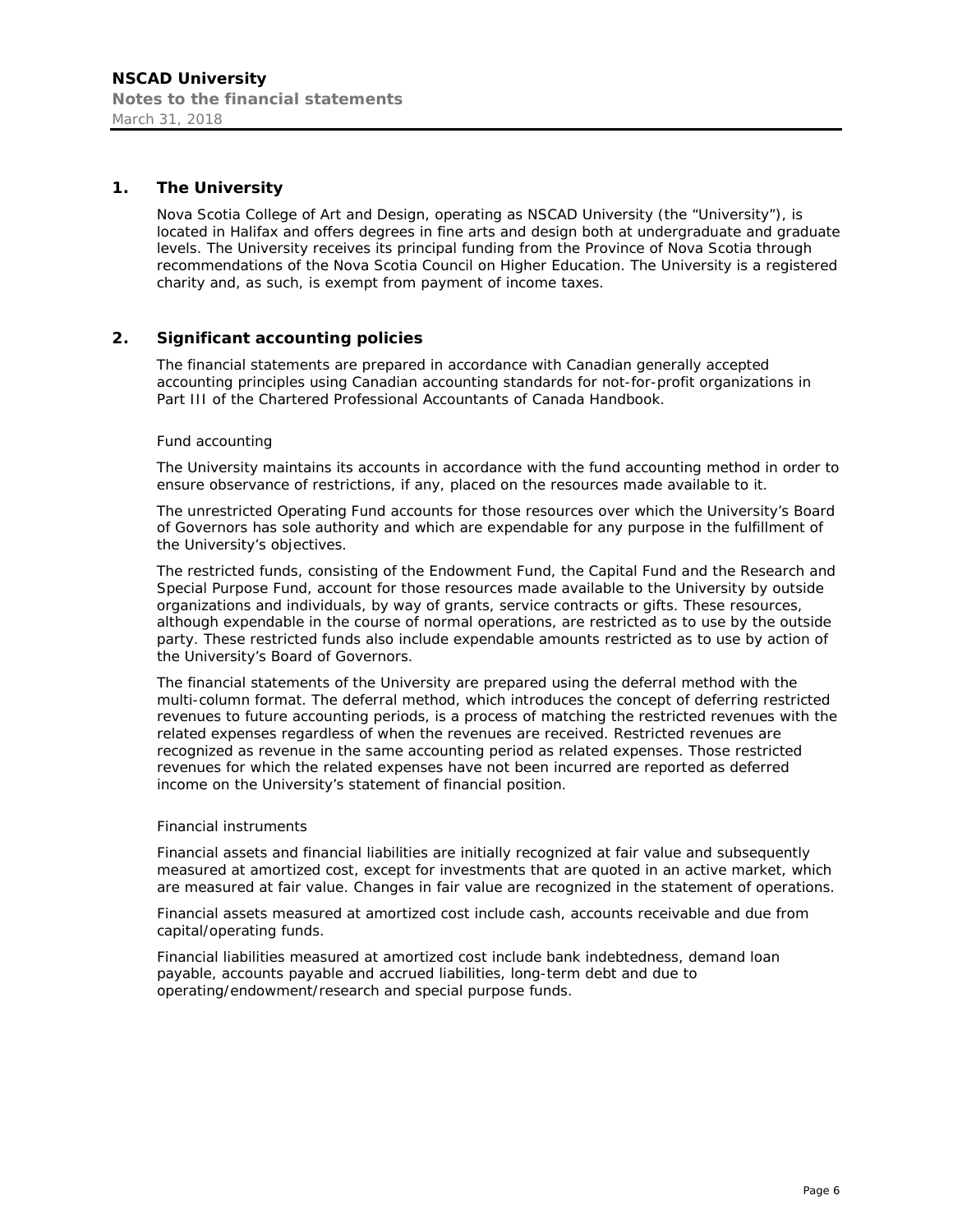# **2. Significant accounting policies (continued)**

#### *Interest rate swap and hedge accounting*

Certain derivative financial instruments held by the University are eligible for hedge accounting. To be eligible for hedge accounting, an instrument must meet certain criteria with respect to identification, designation and documentation. In addition, the critical terms of the derivative financial instrument must match the specific terms and conditions of the hedged item. The fair value of derivative instruments eligible and qualifying for hedge accounting is generally not recognized on the consolidated balance sheet. Gains and losses on such instruments are recognized in earnings in the same period as those of the hedged item.

The University has entered into an interest rate swap agreement with a chartered bank to reduce interest rate exposure associated with its long-term debt (the mortgage). The agreement has the effect of converting the floating rate of interest to a fixed rate. The University does not use derivative financial instruments for trading or speculative purposes.

The University designated the interest rate swap as a cash flow hedge as at March 31, 2015 of a specifically identified debt instrument (the mortgage). The swap agreement is an effective hedge, both at maturity and over the term of the agreement since the term to maturity, the notional principal amount and the interest rate of the swap agreement all match the terms of the mortgage being hedged. The payments associated with the interest rate swap are recorded as interest expense.

In the event that the interest rate swap agreement is terminated or ceases to be effective in part or in whole prior to maturity any associated realized or unrealized gain or loss is recognized in income. In the event that the designated mortgage is extinguished or matures prior to the termination of the related interest rate swap agreement any realized or unrealized gain or loss is recognized in income.

#### *Cash*

Cash is comprised of cash and deposits and overdraft positions with financial institutions.

#### *Investments*

Investments include marketable securities, all of which are recorded at fair value, determined using closing price quotations in an active market. Settlement date accounting is used.

#### *Inventory*

Inventory consists of merchandise and supplies held for resale and are valued at the lower of cost and net realizable value. Cost is determined on a first in first out basis. Administrative and program supplies and library periodicals are not inventoried.

#### *Property and equipment*

Property and equipment are stated at cost in the Capital Fund.

Library book additions are not capitalized to the capital asset accounts.

Amortization is computed by the straight-line method over the estimated useful asset lives at the following rates:

| Building               | 2%            |
|------------------------|---------------|
| Equipment              | 10%           |
| Computer hardware      | 25%           |
| Computer software      | 20%           |
| Leasehold improvements | Term of lease |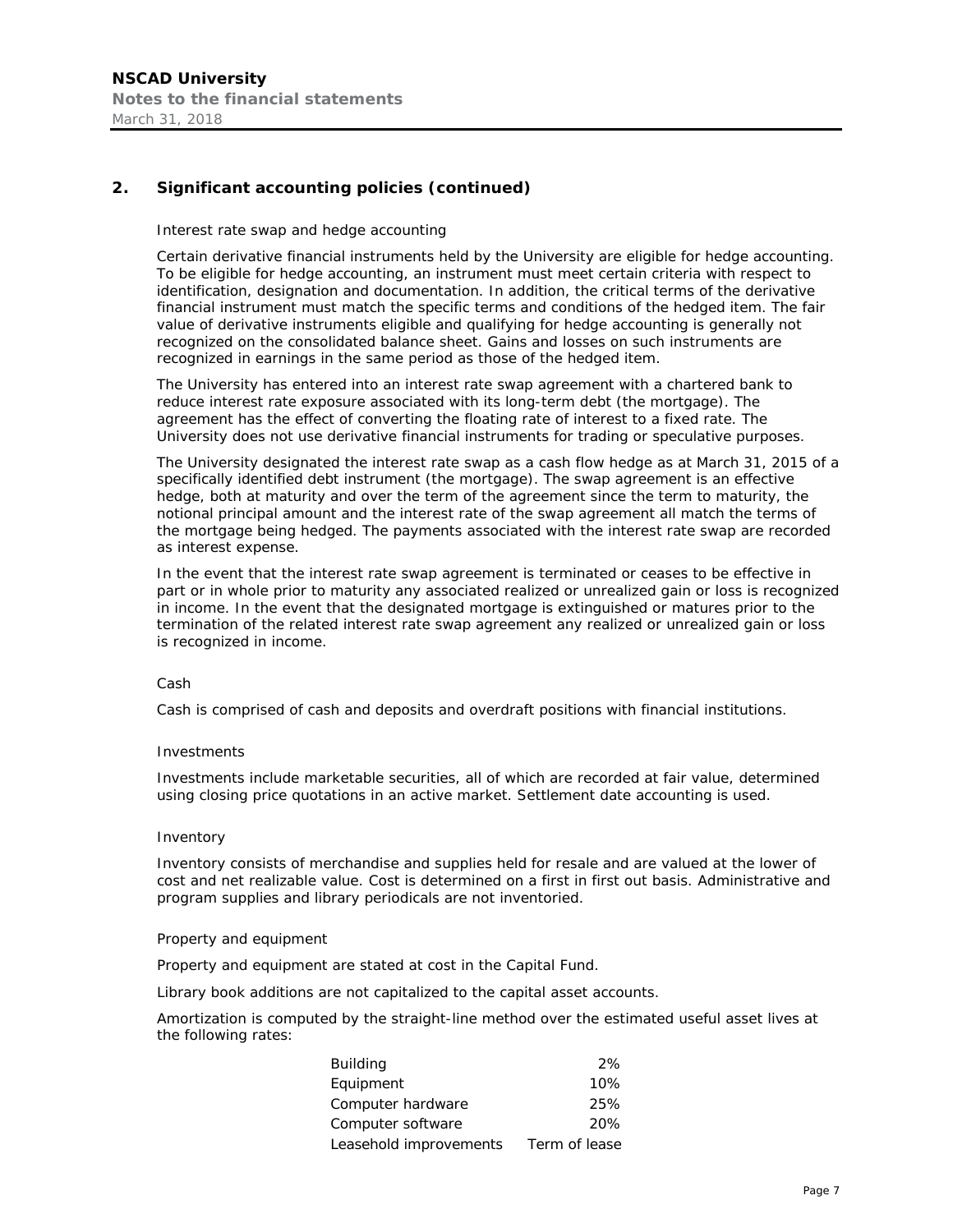# **2. Significant accounting policies (continued)**

#### *Impairment of long-lived assets*

Long-lived assets are tested for recoverability whenever events or changes in circumstances indicate that their carrying amount may not be recoverable. An impairment loss is recognized when their carrying value exceeds the total undiscounted cash flows expected from their use and eventual disposition. The amount of the impairment loss is determined as the excess of the carrying value of the asset over its fair value.

#### *Collection*

The University's permanent collections of Historic Art (a portion of it is now on indefinite loan to the Art Gallery of Nova Scotia) and library books were not formed for commercial purposes and are not considered realizable assets. The value of these assets are not reflected in these financial statements.

#### *Revenue recognition*

The University follows the deferral method of accounting for revenue. Student academic fees and ancillary revenue are recognized when the services are provided or the goods are sold and collectability is reasonably assured. Rent revenue is recognized over the term of the lease as it becomes due and investment income is recognized when the University's right to receive payment has been established. Funding for expenditures is deferred and recognized as revenue in the year in which the related expenditure is incurred. Funding received for property and equipment is deferred and recognized as revenue on the same basis as the acquired property and equipment are amortized.

#### *Use of accounting estimates*

The preparation of the financial statements in accordance with Canadian accounting standards for not-for-profit organizations requires management to make estimates and assumptions that affect the reported assets and liabilities and disclosure of contingent assets and liabilities at the balance sheet date, as well as revenue and expenses for the period then ended. Actual results could differ from those estimates. Significant accounts most subject to judgement and estimation include the amortization periods for property and equipment, deferred revenue, deferred capital contributions, accrued liabilities and the contingent liability.

#### **3. Investments**

The market value of all investments in the Endowment Fund at March 31, 2018 was \$8,038,221 (\$8,008,266 in 2017). The cost of all investments in the Endowment Fund at March 31, 2018 was \$6,857,870 (\$6,592,578 in 2017). The investments in the Endowment Fund are comprised of \$2,356,364 in fixed income investments and \$3,659,141 in equity investments (\$3,212,626 and \$4,795,642 respectively in 2017).

The market value of all investments in the Capital Fund approximate their book value as they are comprised of cash and cash equivalents and fixed income investments.

The market value of all investments in the Operating Fund approximate their book value as they are comprised of cash equivalents.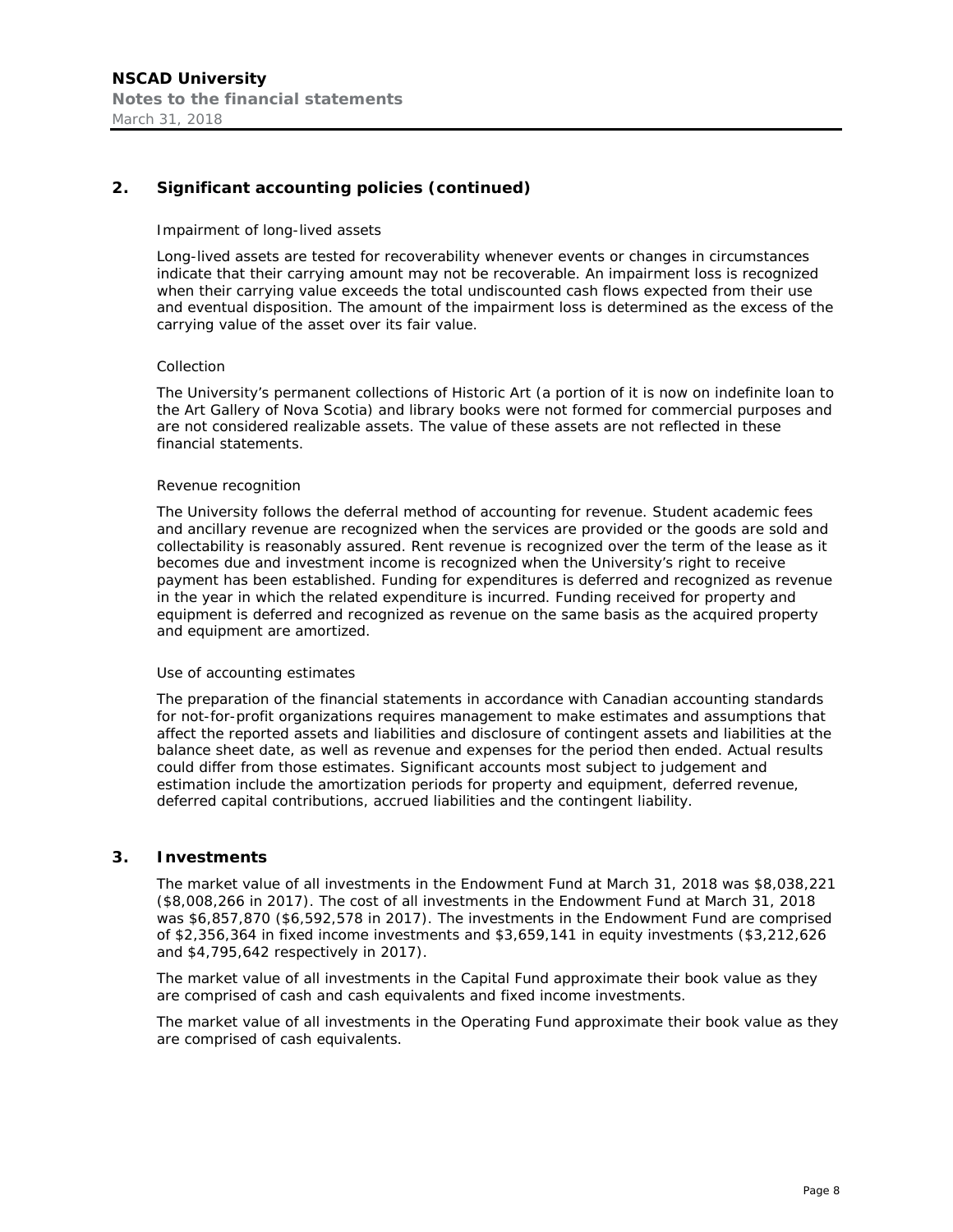# **4. Accounts receivable**

|                                       | 2018       | 2017      |
|---------------------------------------|------------|-----------|
|                                       | \$         | \$        |
|                                       |            |           |
| Student tuition and fees              | 53,880     | 183,155   |
| Student accounts deemed uncollectible | 306,026    | 250,109   |
| Trade and other receivables           | 80,166     | 141,649   |
| <b>Harmonized Sales Tax</b>           | 45,736     | 21,953    |
|                                       | 485,808    | 596,866   |
| Less: allowance for doubtful accounts | (321, 472) | (423,954) |
|                                       | 164,336    | 172,912   |

The allowance for doubtful accounts is made up of \$15,446 for student tuition and fees, \$306,026 for student accounts deemed uncollectible and \$nil for trade and other receivables (\$63,843, \$250,109 and \$110,002 respectively in 2017).

# **5. Property and equipment**

|                        |            | 2018               | 2017         |              |  |
|------------------------|------------|--------------------|--------------|--------------|--|
|                        |            | <b>Accumulated</b> |              | Accumulated  |  |
|                        | Cost       | amortization       | Cost         | amortization |  |
|                        | \$         | \$                 | \$           | \$           |  |
|                        |            |                    |              |              |  |
| Land                   | 4,402,490  |                    | 4,402,490    |              |  |
| <b>Buildings</b>       | 18,492,541 | 5,395,232          | 18,347,865   | 5,044,305    |  |
| Equipment              | 4,878,434  | 4,280,719          | 4,966,833    | 4,280,360    |  |
| Computer hardware      | 1,239,772  | 1,192,087          | 1,247,509    | 1,205,385    |  |
| Computer software      | 765,073    | 765,561            | 765,073      | 757,481      |  |
| Leasehold improvements | 13,046,021 | 3,936,696          | 12,922,585   | 3,597,040    |  |
|                        | 42,824,331 | 15,570,295         | 42,652,355   | 14,884,571   |  |
|                        |            |                    |              |              |  |
| Less: accumulated      |            |                    |              |              |  |
| amortization           | 15,570,295 |                    | 14,884,571   |              |  |
| Net book value         | 27,254,036 |                    | 27, 767, 784 |              |  |

Insurance on a replacement cost basis is carried on the building and contents of the University in the amount of \$85,164,000 (\$87,532,000 in 2017).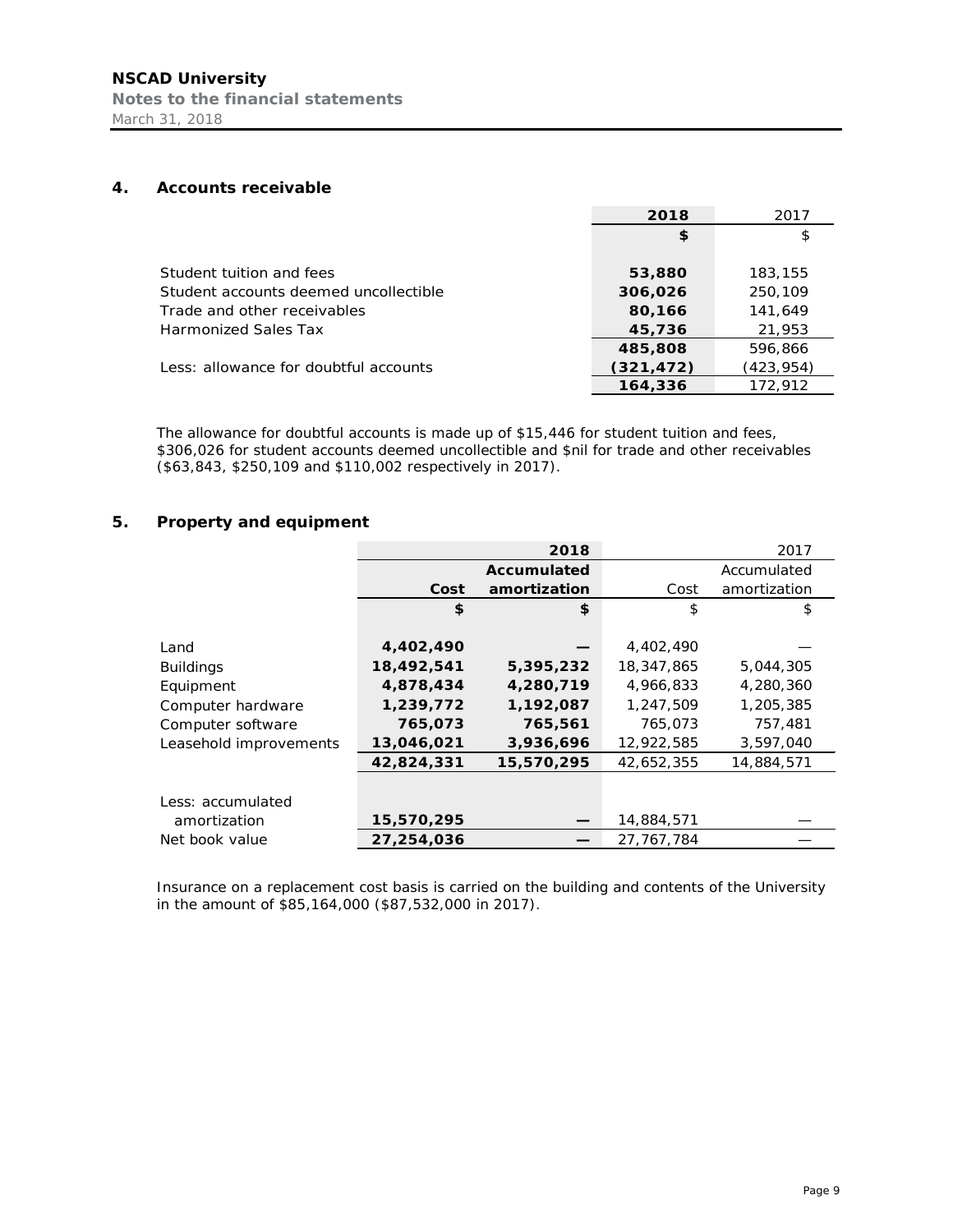# **6. Demand loan and long-term debt**

#### *Demand loan*

In 2015, the University renegotiated the terms of its non-revolving demand loan and converted it to a reducing revolving term credit facility with an opening authorized amount of \$7,875,000. The authorized amount was reduced by \$125,000 on June 30, 2015 and \$250,000 semi-annually thereafter.

|                                              | Available | Outstanding |
|----------------------------------------------|-----------|-------------|
|                                              | \$        |             |
| Credit facility balance, beginning of year   | 7,000,000 |             |
| Reduction in credit facility during the year | (500,000) |             |
| Repayments during the year                   |           |             |
| Drawdowns during the year                    |           | 370,126     |
| Balance, end of year                         | 6,500,000 | 370,126     |

#### *Long-term debt*

The University has entered into an interest rate swap for an amount equal to the principal value of the loan with the Bank of Nova Scotia for a fixed rate of 6.69% with a termination date of February 28, 2022. If the swap had been terminated as at March 31, 2018 the cost to NSCAD would have been \$292,112 (\$566,132 in 2017).

|                                                                                                                             | 2018      | 2017      |
|-----------------------------------------------------------------------------------------------------------------------------|-----------|-----------|
|                                                                                                                             | \$        | \$        |
| Bank of Nova Scotia, prime less 0.25% demand<br>notes maturing February 2022, payments<br>monthly for principal and intrest | 3,844,539 | 4,675,470 |
| Less: current portion of long-term debt                                                                                     | 888,241   | 830,931   |
|                                                                                                                             | 2,956,298 | 3,844,539 |

The minimum principal repayments due over the next four years are:

|      | ↩         |
|------|-----------|
|      |           |
| 2019 | 888,241   |
| 2020 | 949,505   |
| 2021 | 1,014,994 |
| 2022 | 991,799   |
|      | 3,844,539 |

\$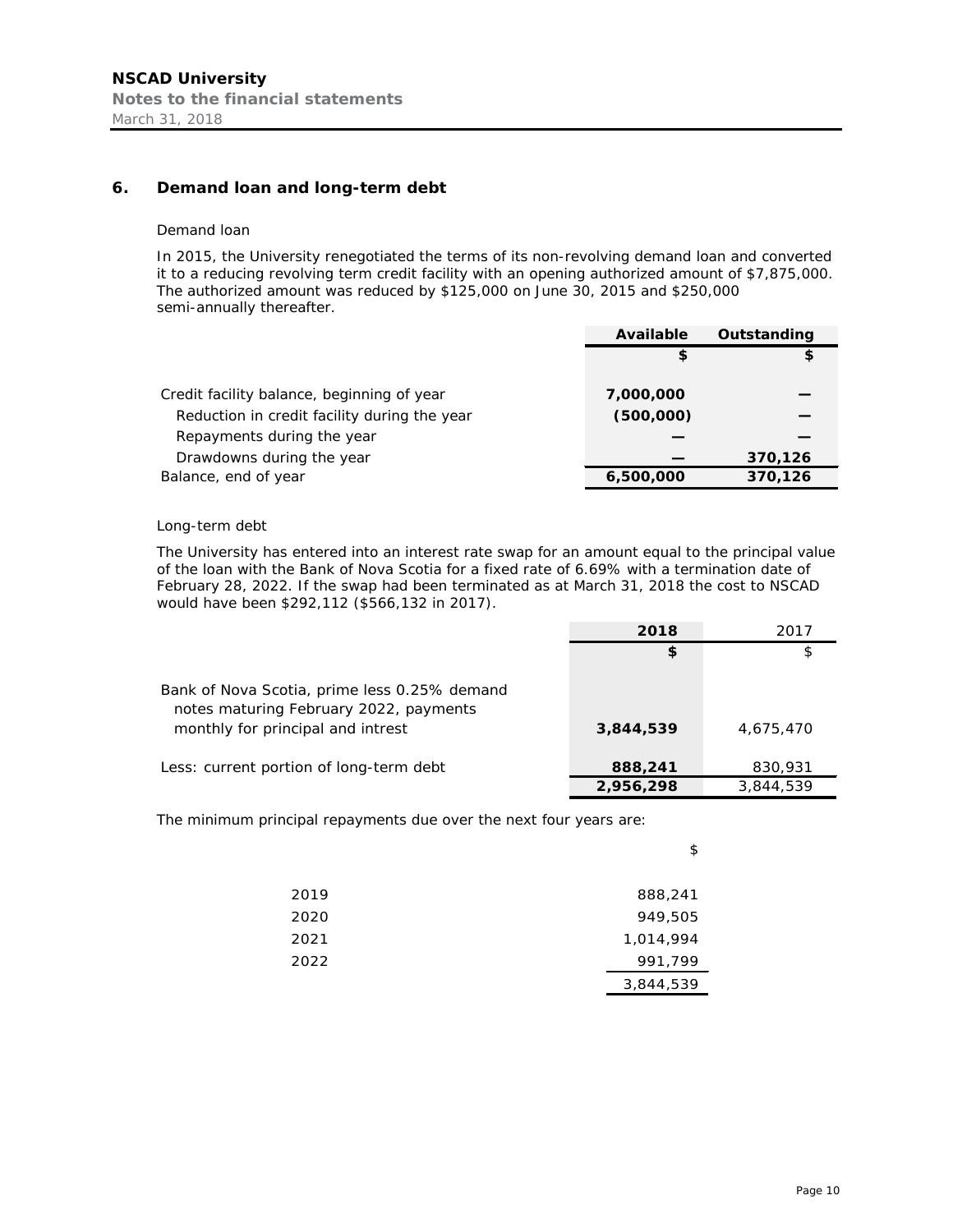# **7. Deferred capital contribution**

Deferred capital contribution represents the unamortized amount of externally funded property and equipment, which will be recognized as income in the capital fund as those items of property and equipment are amortized.

|                            | 2018      | 2017      |
|----------------------------|-----------|-----------|
|                            | \$        | \$        |
|                            |           |           |
| Balance, beginning of year | 8,062,977 | 8,301,931 |
| Add: donations and grants  | 47,847    | 58,810    |
|                            | 8,110,824 | 8,360,741 |
| Less: amortization         | 172,733   | 297,764   |
|                            | 7,938,091 | 8,062,977 |

#### **8. Pension**

The University contributes on behalf of substantially all of its employees to a defined contribution pension plan (the "Plan"). The University charges income with the required contribution to the Plan on an annual basis. The employer's and employees' contributions for the year were \$644,050 (\$639,512 in 2017) and \$532,884(\$537,740 in 2017), respectively.

# **9. Commitments**

The University has leased 70,000 square feet of space at the Halifax Seaport from Halifax Port Authority, for a 40 year period ending August 31, 2045. The total base rent for 40 years is \$2.5 million. This amount has been recorded as prepaid rent for the purposes of financial reporting. Amortization of the prepaid rent commenced in September 2007 upon opening of the Port Campus. The unamortized balance is \$1,886,465 (\$1,955,273 in 2017).

#### **10. Financial instruments**

Financial risk refers to the impact on the University's cash flows due to fluctuations in interest rates and the credit quality of student receivables. The University manages its financial risks as follows:

#### *Interest rate risk*

Interest rate risk is minimized as the University uses interest rate swaps, as described in Note 6, to fix interest rates on its long-term debt.

#### *Credit risk*

The University performs a continuous evaluation of its accounts receivable and records an allowance for doubtful accounts as required. Management considers there is no significant credit risk as at March 31, 2018.

#### *Fair value*

The fair value of cash, bank indebtedness, demand loan, accounts receivable, accounts payable and accrued liabilities and due to/from operating/capital/endowment/research and special purpose funds are approximately equal to their carrying values due to their short-term maturity. The fair value of long-term debt is described in Note 6. Investments are recorded at fair value.